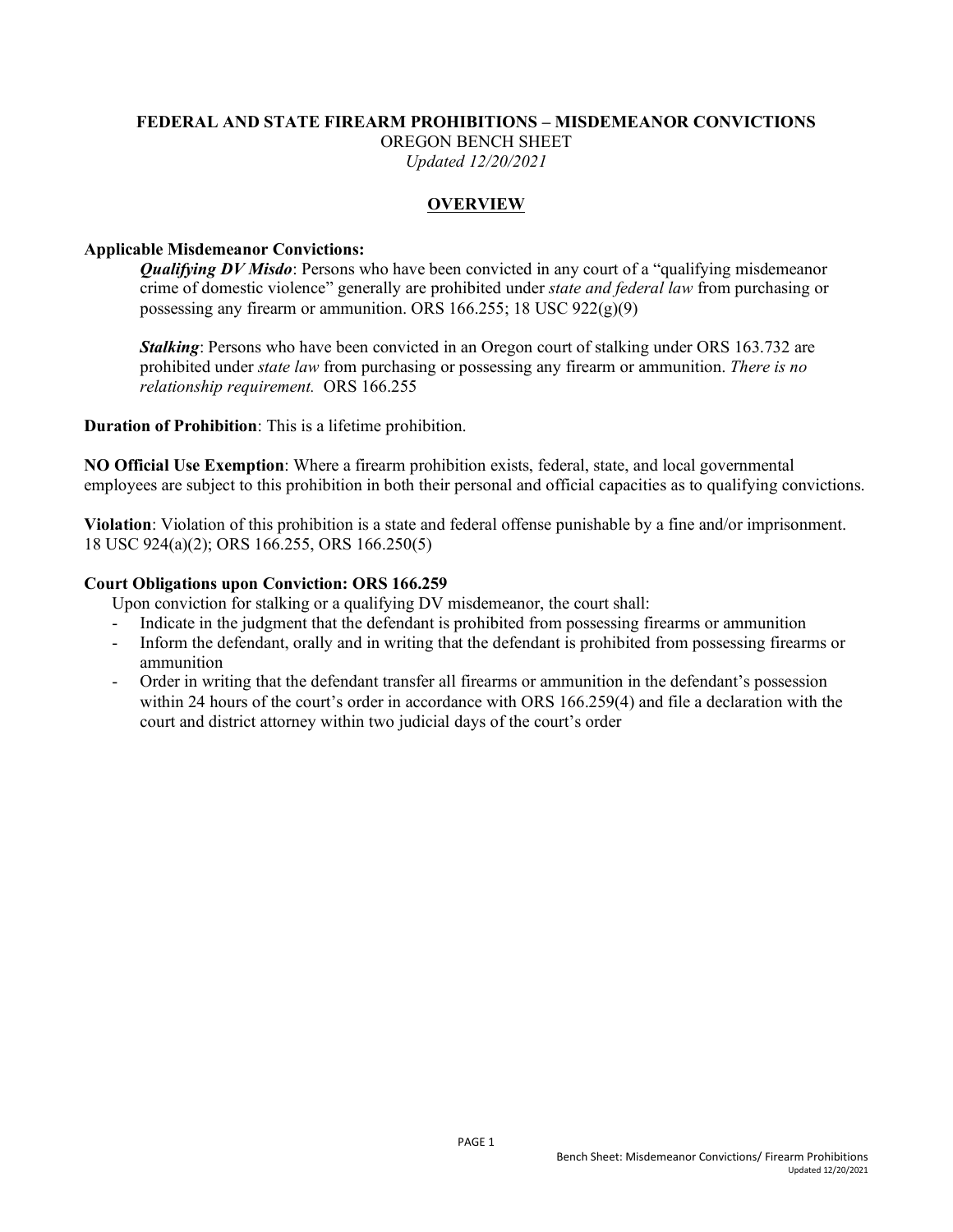## **FIREARM/ AMMUNITION PROHIBITIONS UPON CERTAIN MISDEMEANOR CONVICTIONS**

| <b>Conviction for Stalking</b><br>(State only)                                                                                                                                                                                                                                                                                                                                                                                                                                |                                                                                                                                                                                                                                                                                                                                                                                                                                                                                                                                                                                                                                                                                                                                                                                                                                                         |  |
|-------------------------------------------------------------------------------------------------------------------------------------------------------------------------------------------------------------------------------------------------------------------------------------------------------------------------------------------------------------------------------------------------------------------------------------------------------------------------------|---------------------------------------------------------------------------------------------------------------------------------------------------------------------------------------------------------------------------------------------------------------------------------------------------------------------------------------------------------------------------------------------------------------------------------------------------------------------------------------------------------------------------------------------------------------------------------------------------------------------------------------------------------------------------------------------------------------------------------------------------------------------------------------------------------------------------------------------------------|--|
| <b>FEDERAL</b>                                                                                                                                                                                                                                                                                                                                                                                                                                                                | <b>STATE ORS 166.250-166.255</b>                                                                                                                                                                                                                                                                                                                                                                                                                                                                                                                                                                                                                                                                                                                                                                                                                        |  |
| n/a                                                                                                                                                                                                                                                                                                                                                                                                                                                                           | Applies to misdemeanor stalking conviction under<br>ORS 163.732<br><b>Relationship requirement: none</b>                                                                                                                                                                                                                                                                                                                                                                                                                                                                                                                                                                                                                                                                                                                                                |  |
| <b>Conviction for "Qualifying Misdemeanor Crime of Domestic Violence"</b><br>(State and Federal)                                                                                                                                                                                                                                                                                                                                                                              |                                                                                                                                                                                                                                                                                                                                                                                                                                                                                                                                                                                                                                                                                                                                                                                                                                                         |  |
| <b>FEDERAL 18 USC 922(g)(9)</b>                                                                                                                                                                                                                                                                                                                                                                                                                                               | <b>STATE ORS 166.250-166.255</b>                                                                                                                                                                                                                                                                                                                                                                                                                                                                                                                                                                                                                                                                                                                                                                                                                        |  |
| <b>Qualifying Conviction</b><br>Is a misdemeanor under federal, state, or local<br>law; $and$<br>Has, as an element of the offense, the use or<br>attempted use of physical force, or the<br>threatened use of a deadly weapon; and<br>Meets the relationship requirement between the<br>parties.                                                                                                                                                                             | <b>Qualifying Conviction</b><br>Is a misdemeanor; and<br>Has, as an element of the offense, the use or<br>attempted use of physical force or the<br>threatened use of a deadly weapon; and<br>Meets the relationship requirement between<br>the parties.                                                                                                                                                                                                                                                                                                                                                                                                                                                                                                                                                                                                |  |
| <b>Relationship Requirement</b><br>At the time the crime was committed, the defendant<br>was one of the following:<br>A current or former spouse, parent, or guardian<br>of the victim;<br>A person with whom the victim shared a child<br>in common;<br>A person who was cohabiting with or had<br>cohabited with the victim as a spouse, parent or<br>guardian; or<br>A person who was or had been similarly<br>situated to a spouse, parent, or guardian of the<br>victim. | <b>Relationship Requirement</b><br>At the time of the offense, the defendant was a family<br>or household member of the victim, per ORS 135.230,<br>or was a parent or guardian of the victim, meaning the<br>defendant had one of the following relationships with<br>the victim:<br>A current or former spouse;<br>Unmarried parents of a minor child;<br>Adults related by blood or marriage<br>People who are or have been in a sexually<br>intimate relationship;<br>Persons who are or have cohabitated with<br>each other;<br>Persons who have had a sexually intimate<br>$\overline{\phantom{0}}$<br>relationship;<br>A parent or guardian of the victim of the<br>offense.<br>Note: The relationship for a "qualifying misdemeanor<br>of domestic violence under ORS 166.255 is broader<br>than a misdemeanor "constituting domestic violence" |  |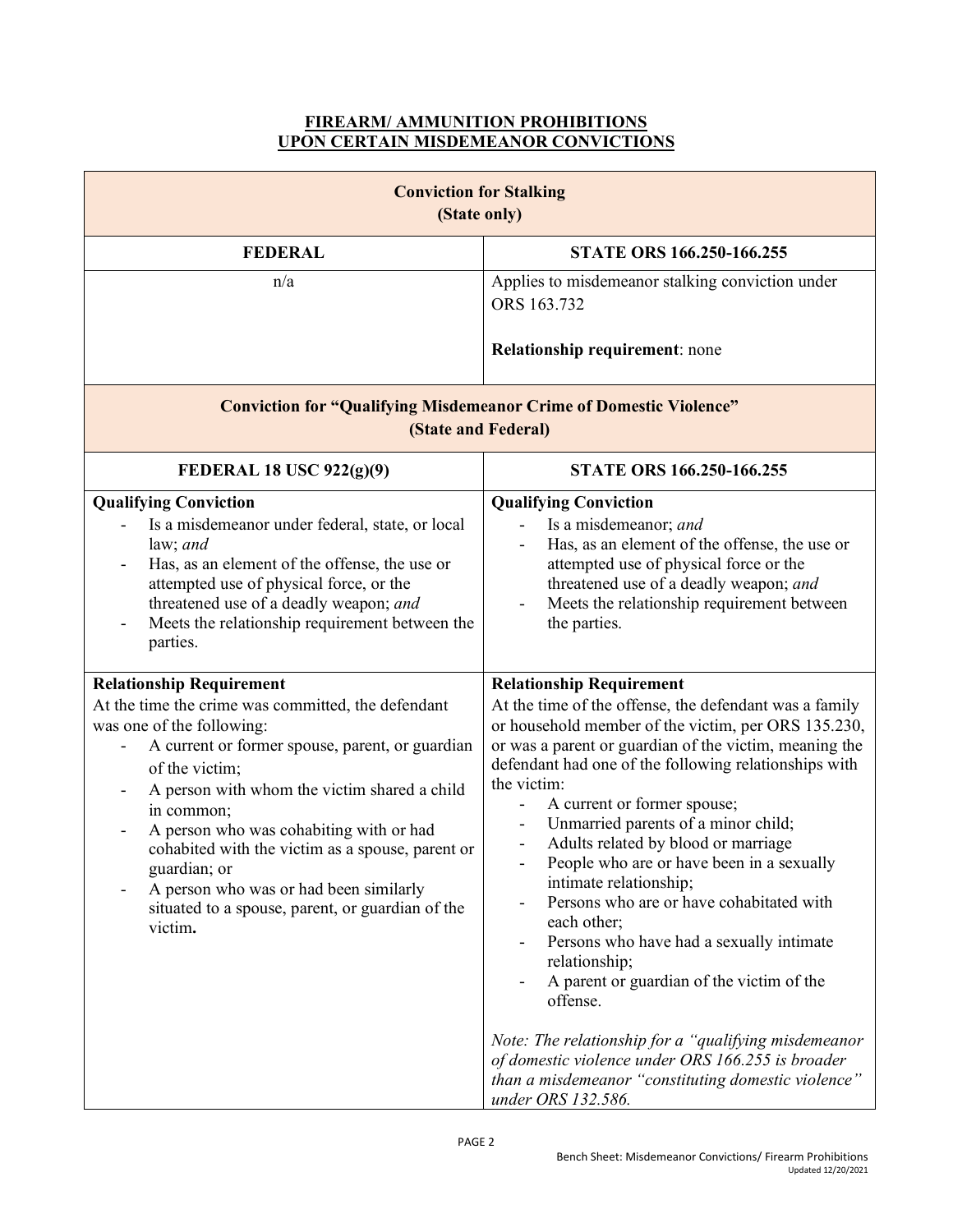| "Convicted"                                                                                                                                                                                                                                                                                                                                                                                                                                                                                                                                                                  | "Convicted"                                                                                                                                                                                                                                                                                                                                                                                                                                                                         |
|------------------------------------------------------------------------------------------------------------------------------------------------------------------------------------------------------------------------------------------------------------------------------------------------------------------------------------------------------------------------------------------------------------------------------------------------------------------------------------------------------------------------------------------------------------------------------|-------------------------------------------------------------------------------------------------------------------------------------------------------------------------------------------------------------------------------------------------------------------------------------------------------------------------------------------------------------------------------------------------------------------------------------------------------------------------------------|
| For purposes of the firearms prohibition, convicted                                                                                                                                                                                                                                                                                                                                                                                                                                                                                                                          | For purposes of the firearms prohibition, convicted                                                                                                                                                                                                                                                                                                                                                                                                                                 |
| means:                                                                                                                                                                                                                                                                                                                                                                                                                                                                                                                                                                       | means:                                                                                                                                                                                                                                                                                                                                                                                                                                                                              |
| The person was represented by counsel or<br>knowingly and intelligently waived the right to<br>counsel;<br>The case was tried to a jury, if the crime was<br>$\overline{\phantom{a}}$<br>one to which the person was entitled to a jury,<br>or the person knowingly and intelligently<br>waived the right to jury trial; and<br>The conviction has not been set aside or<br>$\overline{\phantom{a}}$<br>expunged, the person was not pardoned, or the<br>person's civil rights were restored. (No Oregon<br>misdemeanor currently provides for the loss of<br>civil rights.) | The person was represented by counsel or<br>knowingly and intelligently waived the right<br>to counsel;<br>The case was tried to a jury, if the crime was<br>$\qquad \qquad \blacksquare$<br>one to which the person was entitled to a jury,<br>or the person knowingly and intelligently<br>waived the right to jury trial; and<br>The conviction has not been set aside or<br>expunged and the person has not been<br>pardoned.                                                   |
| "Qualifying Crimes" under Oregon Law that                                                                                                                                                                                                                                                                                                                                                                                                                                                                                                                                    | "Qualifying Crimes" under Oregon law that                                                                                                                                                                                                                                                                                                                                                                                                                                           |
| trigger the federal firearm prohibition                                                                                                                                                                                                                                                                                                                                                                                                                                                                                                                                      | trigger the state firearm prohibition                                                                                                                                                                                                                                                                                                                                                                                                                                               |
| The FBI has designated six Oregon misdemeanors that<br>may meet the "qualifying offense" requirements <sup>1</sup> :<br>ORS 163.160 - Assault in the Fourth Degree<br>ORS 163.187 - Strangulation<br>-<br>ORS 163.435 – Contributing to the Sexual<br>$\overline{\phantom{0}}$<br>Delinquency of a Minor<br>ORS 163.445 - Sexual Misconduct<br>ORS 166.025 - Disorderly Conduct<br>$\overline{\phantom{0}}$<br>ORS 166.190 – Pointing Firearm at Another<br><b>Official Use Exception Under Federal Law</b>                                                                  | ORS 166.255 does not specifically designate which<br>Oregon misdemeanors may qualify.<br>Crimes between any of the above-listed relationships<br>that could qualify, depending upon the language in the<br>charging document, include, but are not limited to:<br>ORS 163.160 - Assault in the Fourth Degree<br>OR an Attempt<br>ORS 163.187 - Strangulation OR an Attempt<br>ORS $163.190$ – Menacing<br>ORS 166.065 - Harassment<br><b>Official Use Exception Under State Law</b> |
| There is no "official use exception" under federal law.<br>Where a firearm prohibition exists, federal, state, and<br>local governmental employees are subject to this<br>prohibition in both their personal and official capacities<br>as to qualifying convictions.                                                                                                                                                                                                                                                                                                        | There is no "official use exception" under state law.<br>Where a firearm prohibition exists, federal, state, and<br>local governmental employees are subject to this<br>prohibition in both their personal and official<br>capacities as to qualifying convictions.                                                                                                                                                                                                                 |

<span id="page-2-0"></span><sup>&</sup>lt;sup>1</sup> The U.S. Attorney in Oregon, however, has prosecuted firearms violation after an Oregon MCDV conviction only if the defendant was convicted of Assault in the Fourth Degree, Strangulation, or attempts of those two crimes.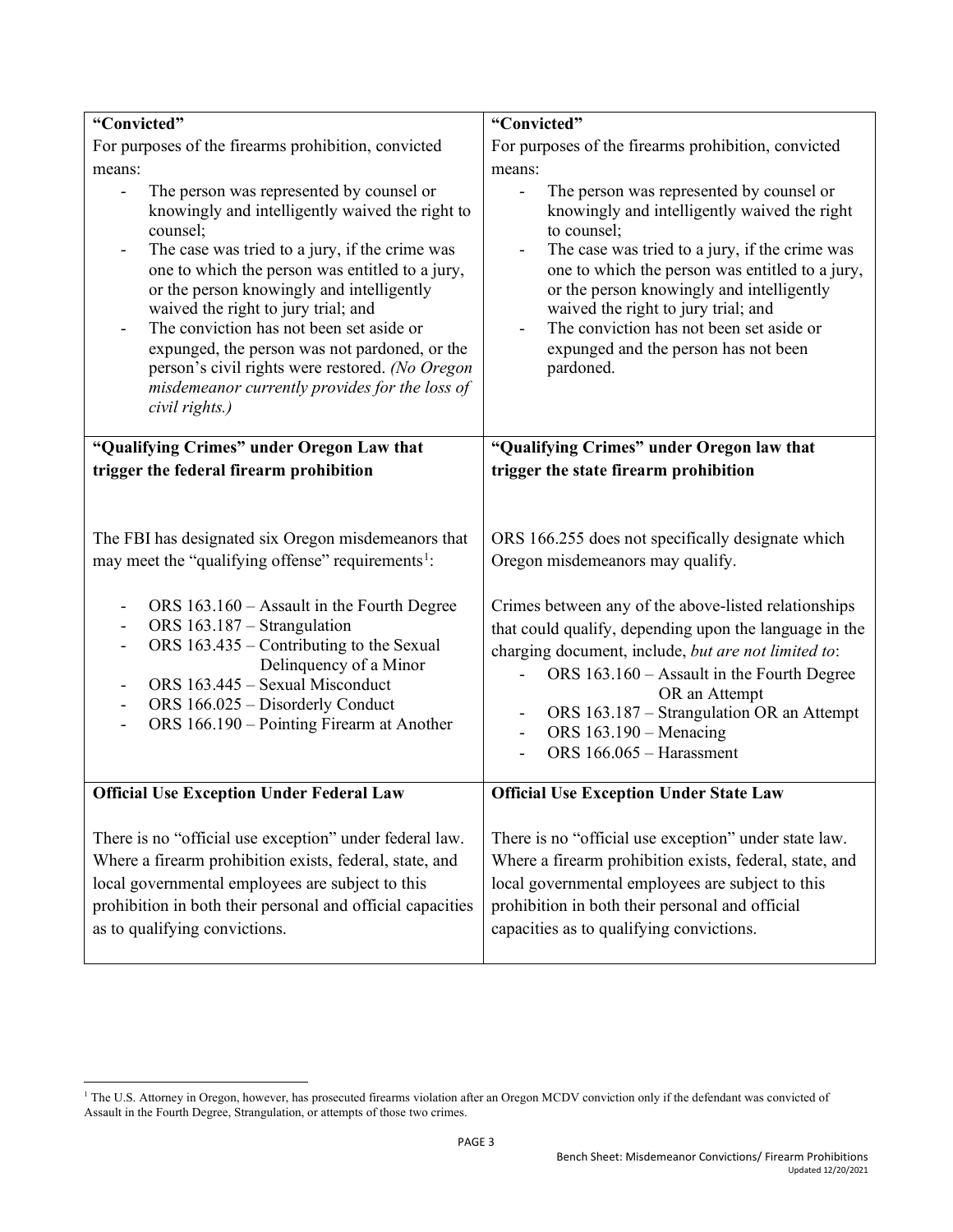| <b>Court Obligation: Notice of Prohibition</b>          | <b>Court Obligation: Notice of Prohibition</b>                                                                                                                                                                                                                                                                                                                                                                                                                                                                                                                   |
|---------------------------------------------------------|------------------------------------------------------------------------------------------------------------------------------------------------------------------------------------------------------------------------------------------------------------------------------------------------------------------------------------------------------------------------------------------------------------------------------------------------------------------------------------------------------------------------------------------------------------------|
|                                                         | ORS 166.259(1)(a)                                                                                                                                                                                                                                                                                                                                                                                                                                                                                                                                                |
| No specific obligations are outlined under federal law. | Where a person is convicted of stalking or a<br>qualifying misdemeanor of domestic violence, the<br>court SHALL:<br>Indicate in the judgment of conviction that the<br>person is prohibited from possessing firearms<br>or ammunition;<br>Order in writing that the person transfer all<br>firearms or ammunition;<br>Order that the person file a declaration.                                                                                                                                                                                                  |
| <b>Court Obligation: Order of Dispossession</b>         | <b>Court Obligation: Order of Dispossession</b><br>ORS 166.259(2)                                                                                                                                                                                                                                                                                                                                                                                                                                                                                                |
| No specific obligations are outlined under federal law. | The court must order in writing that defendant transfer<br>all firearms and/or ammunition in the person's<br>possession and order that the defendant file a<br>declaration as described below.<br>Within 24 hours of being prohibited from<br>possessing firearms and ammunition,<br>defendant must:<br>Surrender all firearms or ammunition in<br>defendant's possession to a local law<br>enforcement agency, a gun dealer; or a third<br>party who does not reside with the defendant;<br>and<br>Obtain a proof of transfer of the firearms or<br>ammunition. |
| <b>Court Obligation: Order of File Declaration</b>      | <b>Court Obligation: Order to File Declaration</b>                                                                                                                                                                                                                                                                                                                                                                                                                                                                                                               |
|                                                         | ORS 166.259(4)                                                                                                                                                                                                                                                                                                                                                                                                                                                                                                                                                   |
| No specific obligations are outlined under federal law  | Within two judicial (business) days of being<br>prohibited from possessing firearms and ammunition,<br>the defendant must file with the court and the district<br>attorney's office a declaration (under penalty of<br>perjury) that:                                                                                                                                                                                                                                                                                                                            |

# **Court Obligation Re: Notice of Firearm/Ammunition Prohibition and Court Ordered Dispossession Order**